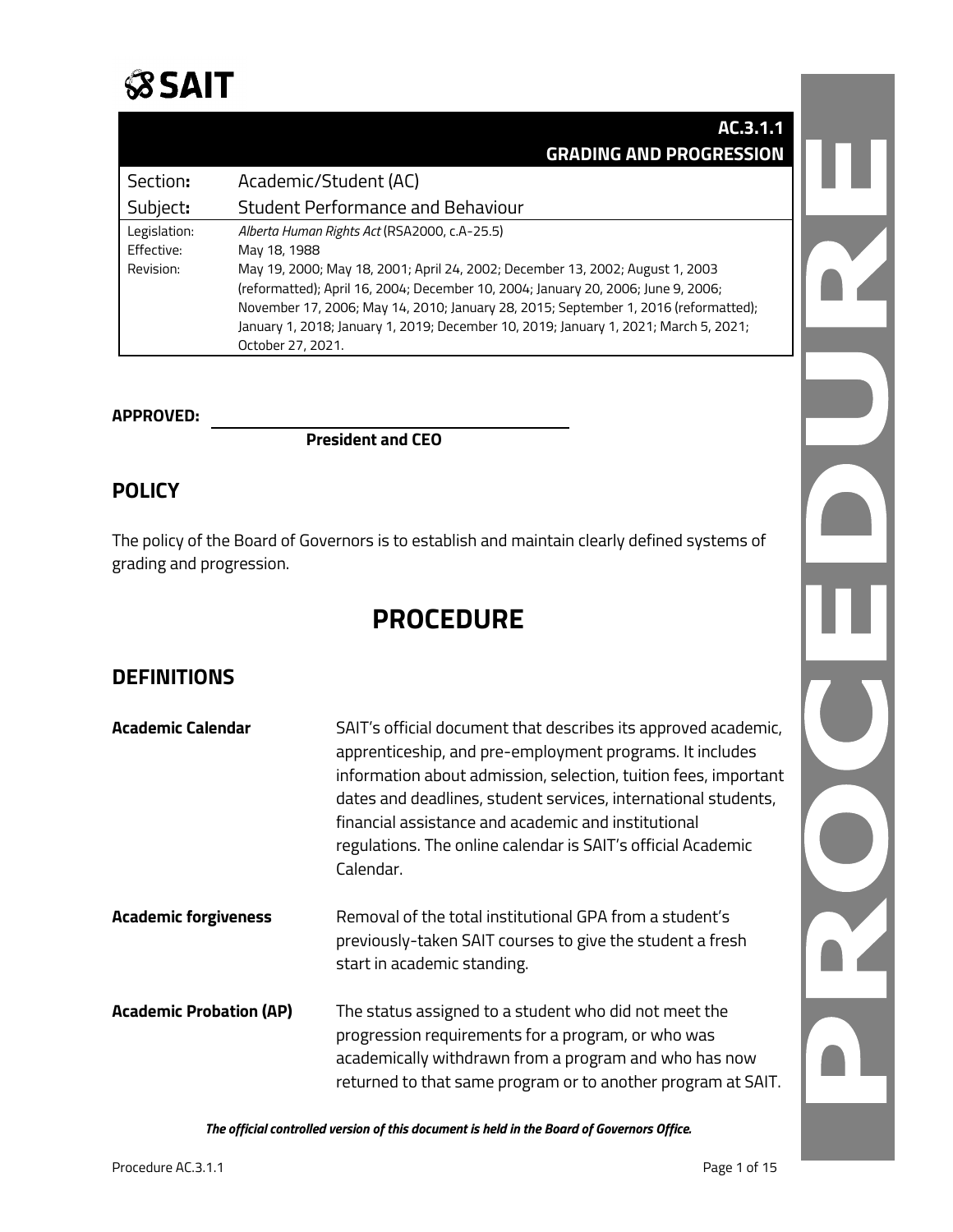# **SSAIT**

| <b>Academic Withdrawal (AW)</b>     | The status assigned to a student whose previous academic<br>standing had been Academic Probation (AP) and who has<br>failed to achieve both a Term GPA of 2.0 and a Total<br>Institutional GPA of 2.0.                                   |  |
|-------------------------------------|------------------------------------------------------------------------------------------------------------------------------------------------------------------------------------------------------------------------------------------|--|
| <b>Component grade</b>              | A grade given for an individual assessment within a course.                                                                                                                                                                              |  |
| <b>Course outline</b>               | The official document that identifies a course's learning<br>outcomes and how students will be assessed in that course.                                                                                                                  |  |
| <b>Credit course</b>                | A course that is part of a program approved by the<br>Government of Alberta, and that has a credit value associated<br>with it. It is included in the calculation of a student's grade<br>point average.                                 |  |
| <b>Credit program</b>               | A program that is approved by the Alberta government.                                                                                                                                                                                    |  |
| <b>End of course</b>                | The last day of the course as set out in SAIT's official student<br>database course registration information.                                                                                                                            |  |
| <b>Grade Point Average</b><br>(GPA) | The measure of a student's SAIT academic achievement. It is<br>calculated in three ways:                                                                                                                                                 |  |
|                                     | Degree Awarded GPA: The weighted grade point average<br>for all the courses the student has completed and that are<br>used in awarding the credential for the program that the<br>student has completed.                                 |  |
|                                     | Term GPA: The weighted grade point average for all the<br>credit courses that a student has completed in a particular<br>term, regardless of whether or not those courses are part<br>of the program in which the student is registered. |  |
|                                     | Total Institutional GPA: The weighted grade point average<br>for all credit courses that the student has completed at<br>SAIT, regardless of whether or not those courses are part<br>of the program in which the student is registered. |  |
| Major                               | A primary area of specialization and a first level of<br>differentiation in a bachelor's degree. It must be approved by<br>the Alberta government.                                                                                       |  |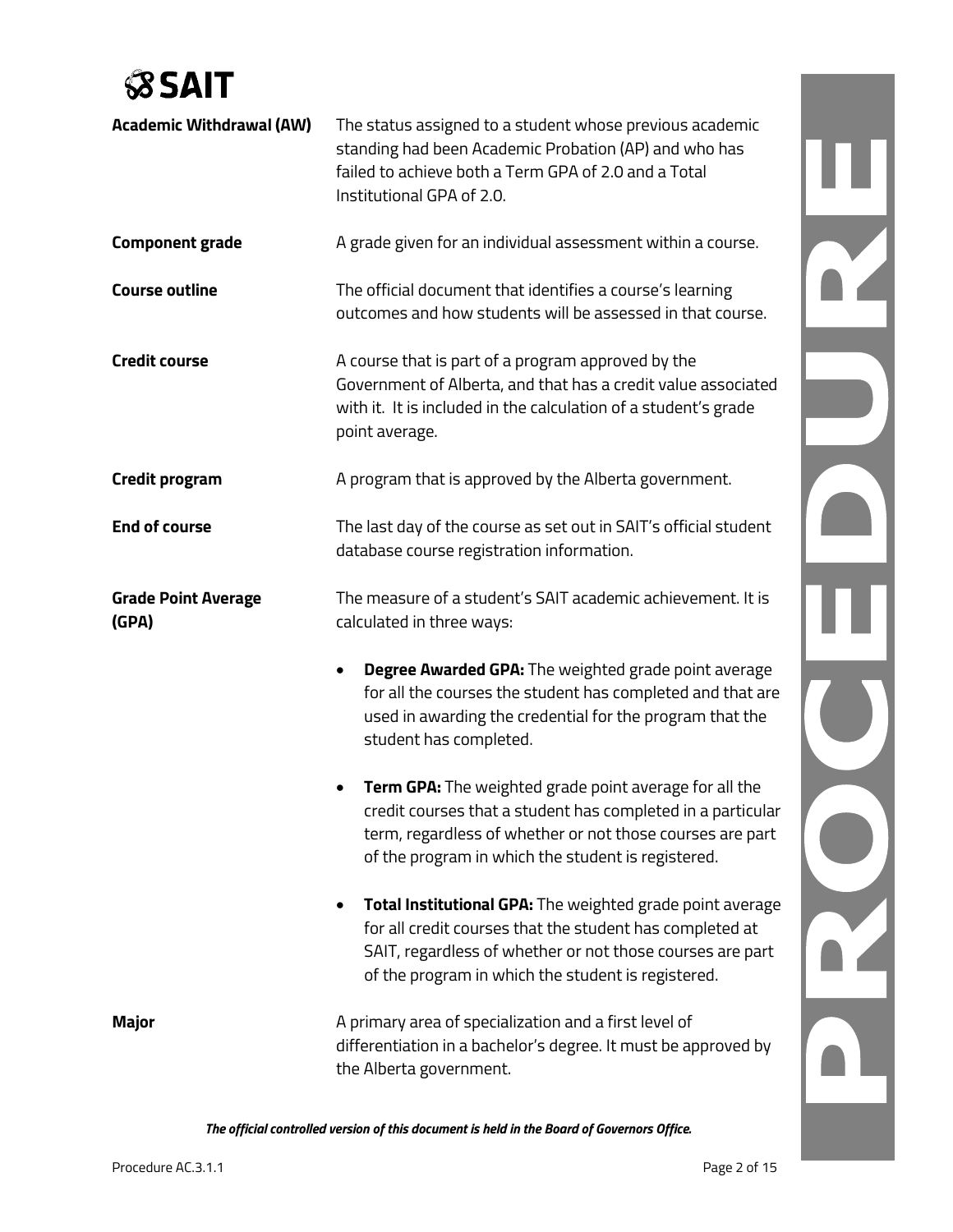

| <b>Non-credit course</b> | A non-credit course is not part of an Alberta government-<br>approved program, and does not have a credit value<br>associated with it. It is not included in the calculation of a<br>student's grade point average. |
|--------------------------|---------------------------------------------------------------------------------------------------------------------------------------------------------------------------------------------------------------------|
| Program                  | A prescribed curriculum leading to a SAIT credential. A<br>program is divided into a number of courses.                                                                                                             |
| <b>Progression</b>       | A student's advancement from term to term within a program.                                                                                                                                                         |
| <b>Returning student</b> | A student who has not been an active student in a program for<br>one or more terms of study.                                                                                                                        |
| <b>Specialization</b>    | An area of differentiation within a SAIT credential other than a<br>bachelor's degree, such as in a diploma.                                                                                                        |
| <b>Transcript</b>        | A complete and unabridged record of all courses that a<br>student has taken at SAIT.                                                                                                                                |

### **GOVERNING PRINCIPLES**

- 1. SAIT is committed to maintaining high academic standards, promoting student success, and ensuring that students are aware when their success in a course or program is in jeopardy. SAIT is also committed to ensuring that grading practices are consistent and fairly assess students' learning and achievements.
- 2. Students must have sufficient and timely feedback on their performance in their courses so they can make informed decisions about their progress and standing in their courses. Feedback can be formative and/or summative, and can include grades, instructor comments, etc.
- 3. Evaluations should be spread out during the length of a course so that students are able to effectively balance their academic workload.
- 4. This procedure does not apply to apprentice courses, which are governed by procedure [AC.3.1.2 Grading and Progression –](https://www.sait.ca/documents/About%20SAIT/Administration/Policies%20and%20Procedures/Academic%20Student/Student%20performance%20and%20behaviour/AC.3.1.2%20Grading%20and%20Progression%20-%20Apprentices.pdf) Apprentices.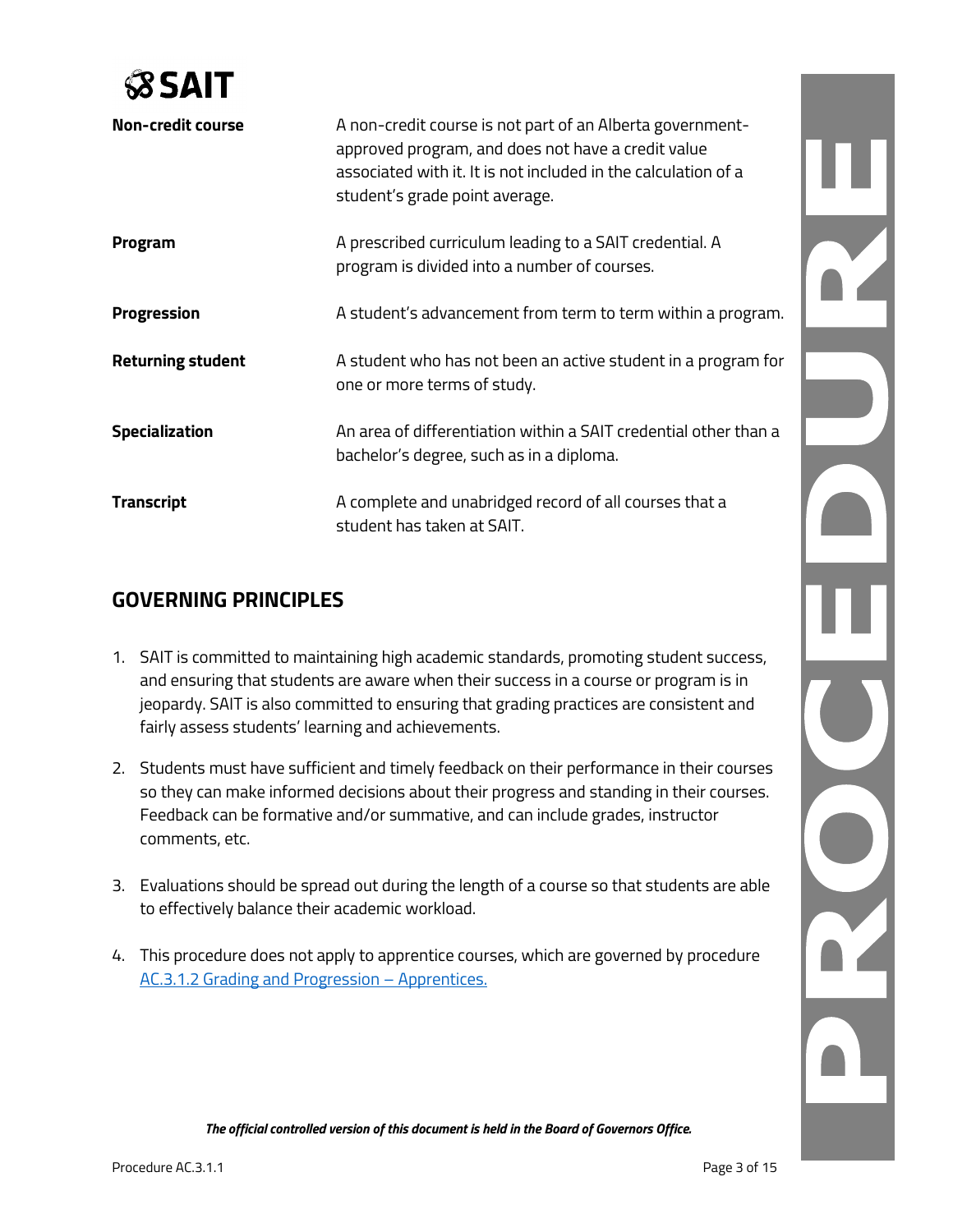

## **PROCEDURE**

#### **A. Grading Systems**

- 1. This grading system applies to all SAIT courses.
- 2. A student's grade in a course is calculated as specified in the course outline.
- 3. A student's grade in each course shall be denoted by a letter grade as follows. Note that a student's grade in an English Language Foundations or Academic Upgrading course shall be denoted by a percentage grade.

| Percentage | Letter | Grade         |                     |
|------------|--------|---------------|---------------------|
| Grade      | Grade  | <b>Points</b> |                     |
| $90 - 100$ | A+     | 4.0           |                     |
| 85-89      | A      | 4.0           |                     |
| 80-84      | А-     | 3.7           |                     |
| 77-79      | B+     | 3.3           |                     |
| 73-76      | B      | 3.0           |                     |
| 70-72      | B-     | 2.7           |                     |
| 67-69      | $C+$   | 2.3           |                     |
| 63-66      | C      | 2.0           |                     |
| 60-62      | $C -$  | 1.7           |                     |
| $55 - 59$  | D+     | 1.3           |                     |
| 50-54      | D      | 1.0           | <b>Minimal Pass</b> |
| 0-49       | F      | 0.0           |                     |

- 4. A "D" grade is the minimal pass for a course.
- 5. For new courses and for courses being redesigned as a result of SAIT's program review processes, an exam can be weighted at no more than 40% of the course's final grade, subject to the following exceptions:
	- a) The dean/associate dean, or director/associate director, responsible for the course may approve an exception whereby an exam in a course has a weighting of more than 40% of the course's final grade.
	- b) Accommodations for an individual student made in exceptional circumstances as approved by the program's academic chair/coordinator.
- 6. Instructors will provide component grades in a timely manner.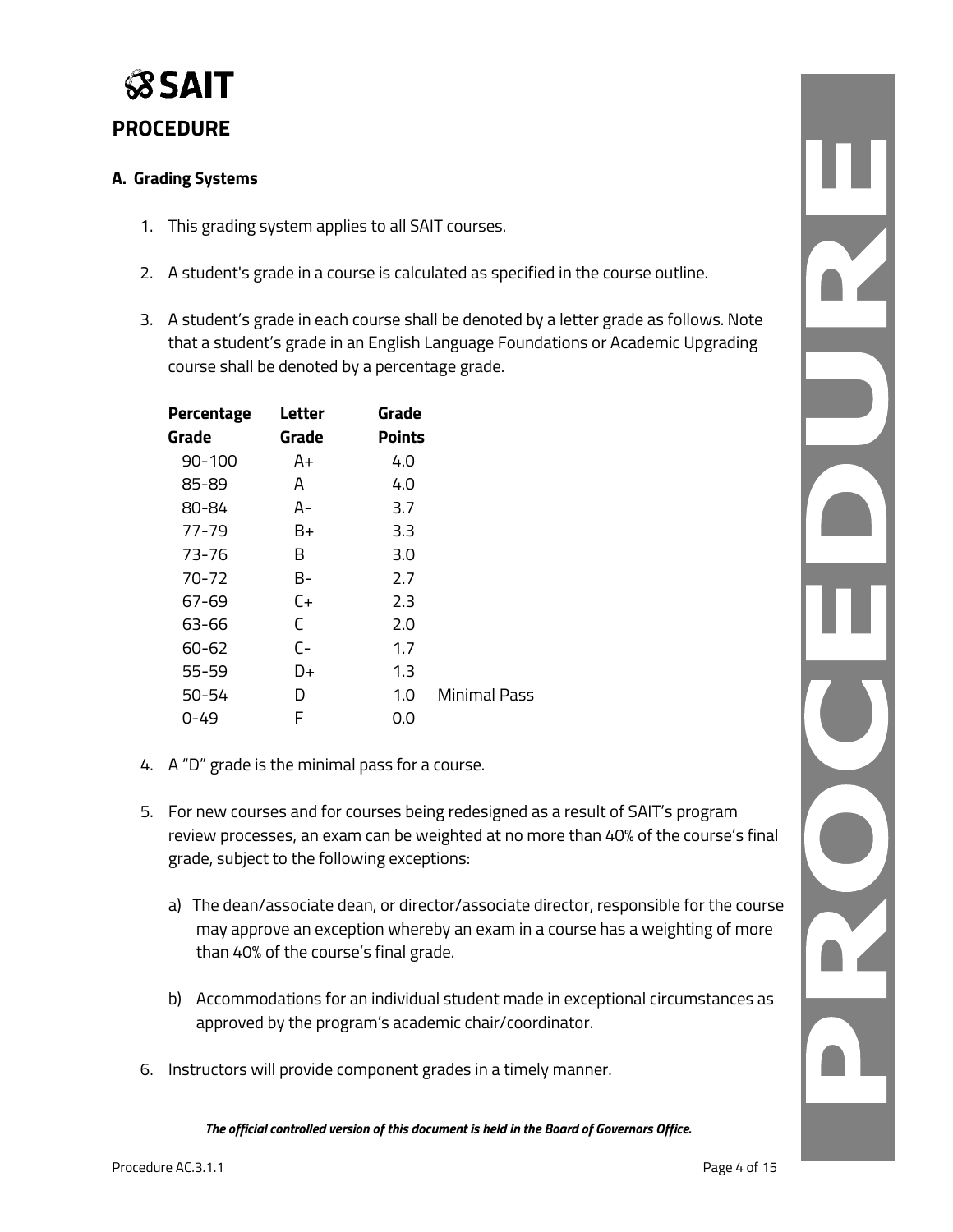

- 7. Student marks and grades shall not be distributed, posted, shared or shown in any way that breaches SAIT's obligations to maintain and respect student privacy under privacy legislation and/or under its policies and procedures. See procedure AD.1.1.2 [Confidentiality of Student Information](https://www.sait.ca/documents/About%20SAIT/Administration/Policies%20and%20Procedures/Administration/AD.1.1.2%20Confidentiality%20of%20Student%20Information.pdf) for further information.
- 8. Special grades may be assigned as follows. These special grades are not included in the calculation of grade point averages.

#### **AEG (Aegrotat Standing)**

May be granted to a student who, through serious illness or exceptional circumstances, cannot complete the final evaluation in a course, in situations where a supplemental evaluation or course deficiency remedy is not possible. The dean/director or designate must approve the grade.

#### **AF (Administrative Failure)**

Is assigned to a student who has been given an I (or Incomplete) grade and where the student has not cleared the I grade within the deadline to do so or where the instructor has not entered a grade for the student.

#### **ATT/FA(Attended)/(Failed to Attend)**

Is assigned to a student who is registered in a course for which no formal evaluation of the student's performance is provided, other than the student's attendance or failure to attend that course.

#### **AUD (Audit)**

Is assigned to a student who is registered in a course for which no formal evaluation of the student's performance is provided. The student will pay the normal tuition for this course, but will not receive a mark in or credits for the course. The academic chair/coordinator must approve a student's registration in the course as an auditing student.

**CR (Credit Rating)** Is assigned to a student who has received recognition of prior learning based on transfer credit or based on non-formal and/or informal learning, in accordance with procedure AC.3.18.2 Transfer Credit or procedure [AC.3.18.3 Recognition of Prior Non-Formal](http://www.sait.ca/Documents/About%20SAIT/Policies%20and%20Procedures/Academic%20Student/pdf/AC-3-18-3_RecognitionofPriorNon-formalandInformalLearningProcedure.pdf) and Informal [Learning.](http://www.sait.ca/Documents/About%20SAIT/Policies%20and%20Procedures/Academic%20Student/pdf/AC-3-18-3_RecognitionofPriorNon-formalandInformalLearningProcedure.pdf)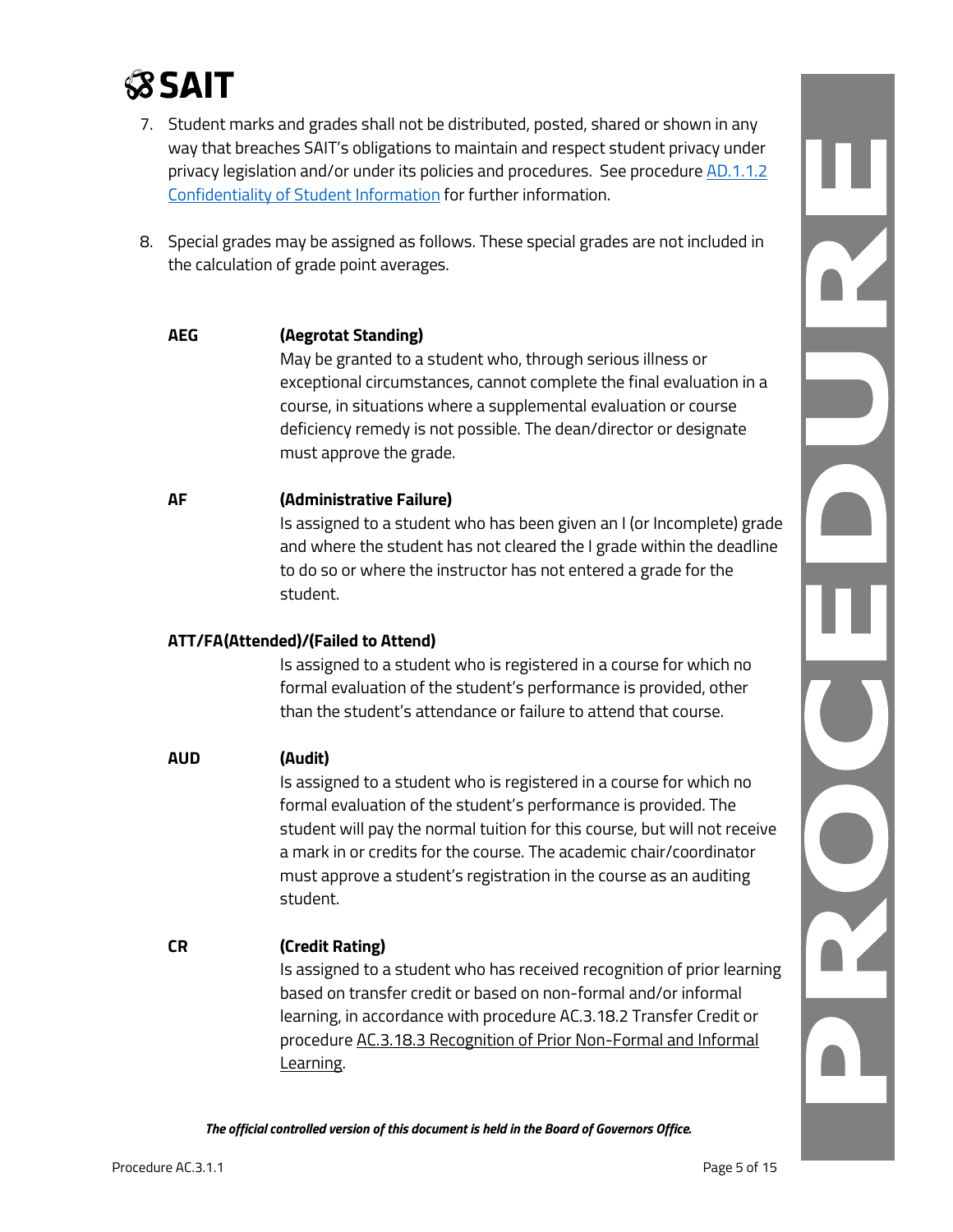## **SSAIT**

|    |             |                                                                                                | (Incomplete)<br>Is assigned to a student who has been granted an extension under<br>extenuating circumstances to complete a course. The "I" grade is not a<br>substitute for an "F" grade. It is not a permanent grade, and will<br>become an AF grade if it is not cleared within the deadline to do so, as<br>set out further in B.4 of this procedure. If the course is a pre-requisite,<br>the academic chair/coordinator must, in consultation with the<br>relevant instructor, approve the student's registration in the<br>subsequent course(s). |  |
|----|-------------|------------------------------------------------------------------------------------------------|---------------------------------------------------------------------------------------------------------------------------------------------------------------------------------------------------------------------------------------------------------------------------------------------------------------------------------------------------------------------------------------------------------------------------------------------------------------------------------------------------------------------------------------------------------|--|
|    | <b>NW</b>   |                                                                                                | (Administrative Withdrawal)<br>Is assigned to a student who has registered in a course but who has<br>not attended or participated in the course or in any of the classes or,<br>in the case of a distance education course, who has never logged into<br>that course.                                                                                                                                                                                                                                                                                  |  |
|    | <b>P/NP</b> |                                                                                                | (Pass)/(No Pass)<br>Is assigned to a student who is registered in a course where students<br>are evaluated on a pass/no pass basis.                                                                                                                                                                                                                                                                                                                                                                                                                     |  |
|    | <b>RW</b>   |                                                                                                | (Required withdrawal)<br>Is assigned to a student who SAIT withdraws as a result of academic<br>misconduct or non-academic misconduct, or as a result of breaching a<br>program's specific attendance requirements.                                                                                                                                                                                                                                                                                                                                     |  |
|    | W           |                                                                                                | (Withdrawal)<br>Is assigned to a student who officially withdraws from a course or<br>program.                                                                                                                                                                                                                                                                                                                                                                                                                                                          |  |
| 9. |             | Each credit course shall carry a course credit value as published in the Academic<br>Calendar. |                                                                                                                                                                                                                                                                                                                                                                                                                                                                                                                                                         |  |
|    |             |                                                                                                | 10. All grade point averages shall be calculated by:                                                                                                                                                                                                                                                                                                                                                                                                                                                                                                    |  |
|    | a)          |                                                                                                | Multiplying the grade point achieved by the credit value assigned for that course,<br>excluding the special grades listed in paragraph A.8;                                                                                                                                                                                                                                                                                                                                                                                                             |  |
|    | b)          |                                                                                                | Totaling the grade points from a) above; and                                                                                                                                                                                                                                                                                                                                                                                                                                                                                                            |  |
|    | C)          |                                                                                                | Dividing the total from b) above by the total of the course credit values.                                                                                                                                                                                                                                                                                                                                                                                                                                                                              |  |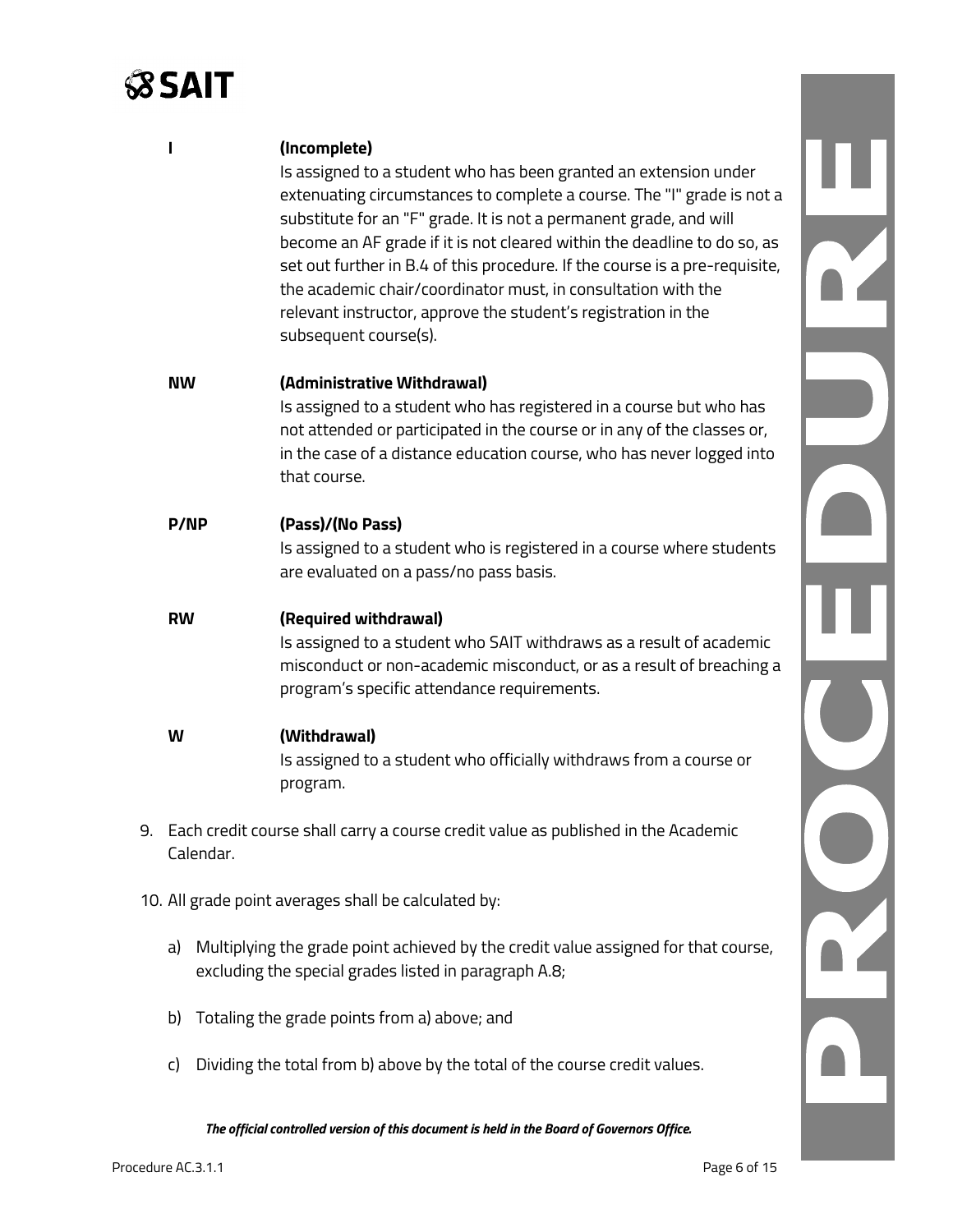

Note that the grade point average is calculated to two decimal places, and is rounded up to the second decimal place.

- 11. Fail grades ("F") will appear on the student's transcript and are used in the calculation of grade point averages.
- 12. In the case of subsequent repeat attempts of a course, the grades will be calculated in the student's Term GPA and Total Institutional GPA, but only the higher grade will be calculated into the student's Degree Awarded GPA.
- 13. When a deficiency in a credit course is remedied by supplemental assignment or supplemental exam as described in procedure [AC.3.2.1 Course Deficiencies,](http://www.sait.ca/Documents/About%20SAIT/Policies%20and%20Procedures/Academic%20Student/pdf/AC-3-2-1_CourseDeficiencies.pdf) the "D", "P" or 50% grade will replace the "failed" grade and shall be calculated into the GPA for the term in which the deficiency occurred.
- 14. Students are allowed a maximum of two attempts to successfully complete a course. If significant extenuating circumstances exist, such as illness, court appearances, bereavement, or other personal circumstances a student may be permitted to attempt a course for a third or fourth time, subject to the following:
	- a) Before the student is able to register in the course for a third time,
		- i) The student must meet with the academic chair/coordinator responsible for the course.
		- ii) The academic chair/coordinator must be satisfied that significant extenuating circumstances warrant the student attempting the course for a third time.
		- iii) The student must submit a student success plan to the academic chair/coordinator.
		- iv) The student and academic chair/coordinator must review and agree upon the plan.
	- b) Before the student is able to register in the course for a fourth time,
		- i) The student must meet with the dean/associate dean/director responsible for the course.
		- ii) The dean/associate dean/director must be satisfied that significant extenuating circumstances warrant the student attempting the course for a fourth time.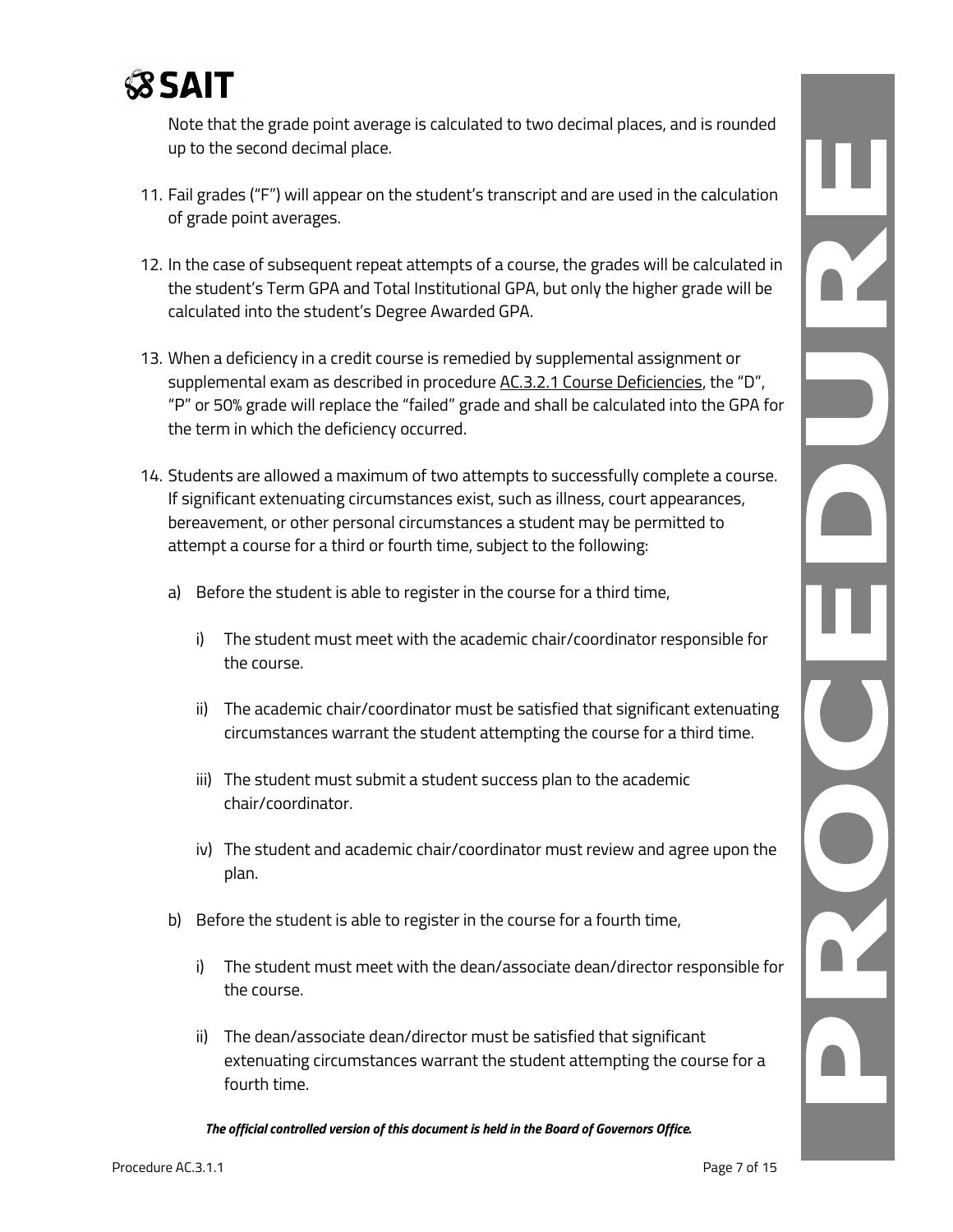

- iii) The student must submit a student success plan to the dean/associate dean/director.
- iv) The student and dean/associate dean/director must review and agree upon the plan.
- c) A student's registration in a course for a second or subsequent time is subject to space availability in that course. The academic chair/coordinator must consult with Accessibility Services if a student's particular situation falls under a protected ground of discrimination under Alberta's human rights legislation, as that student will generally have priority in registration where space availability is limited
- d) A withdrawal (W) from a course is considered an attempt, but is not calculated into a student's Grade Point Average.
- e) If the student fails all attempts in the course or its equivalent, a SAIT credential shall not be issued for any program, or for any major or specialization in that program, in which that course is a requirement unless the timelines have passed for completion of that credential, as set out in paragraph D.2 of this procedure.

#### **B. Deadlines**

- 1. Students wishing to receive recognition of their prior learning should consult applicable SAIT prior learning recognition procedures for information about deadlines to do so.
- 2. Final marks must be submitted to the Office of the Registrar by the end of the third business day following the end of the course, subject to the following exceptions:
	- a) In the case of a distance education course where assessments are physically mailed or delivered to the instructor, final grades must be submitted by the end of the third day after the instructor receives the assessments.
	- b) It may not be possible for this deadline to be met where a third-party organization marks the assessments.
- 3. A student who wishes to add and/or drop a course must do so within the designated add/drop period for that course.
- 4. An "I" grade must be cleared within eight weeks from the end of the course, or it automatically reverts to "AF". The student is responsible for making arrangements to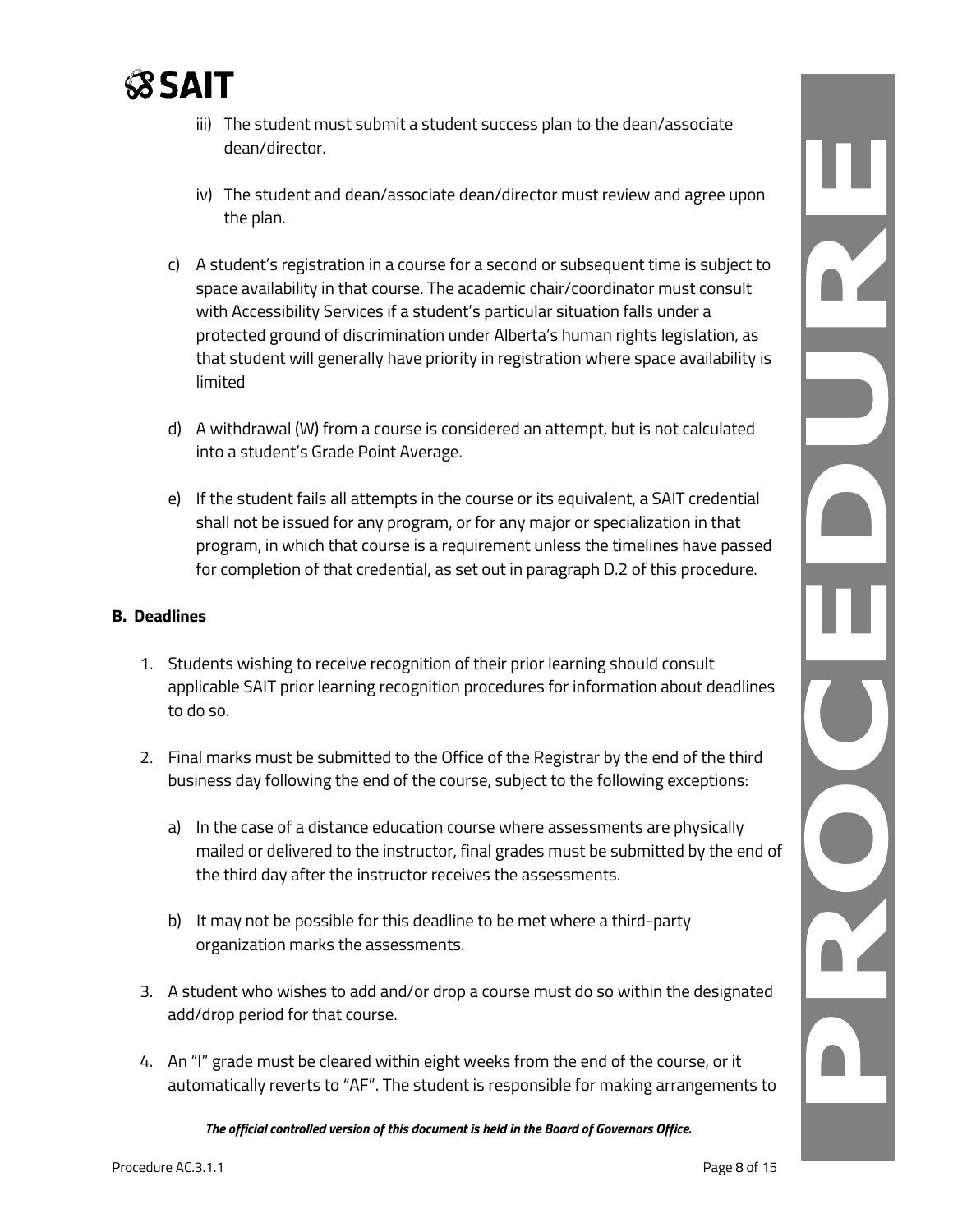

clear an I grade. The school is responsible for submitting a Change of Grade form to the Office of the Registrar either to verify that the I grade should be an AF or to clear the I grade. If the course is a pre-requisite, the academic chair/coordinator must approve the student's registration in the subsequent course(s). Any accommodations currently in place for the student as per procedur[e AC.3.16.1 Accommodations for](https://www.sait.ca/documents/About%20SAIT/Administration/Policies%20and%20Procedures/Academic%20Student/Student%20performance%20and%20behaviour/AC.3.16.1%20Accommodations%20for%20Students%20with%20Disabilities.pdf)  [Students with Disabilities](https://www.sait.ca/documents/About%20SAIT/Administration/Policies%20and%20Procedures/Academic%20Student/Student%20performance%20and%20behaviour/AC.3.16.1%20Accommodations%20for%20Students%20with%20Disabilities.pdf) will continue during this eight-week period to clear the "I" grade.

- 5. Grade changes must be completed within eight weeks from the end of the course.
- 6. To be assigned a "W" grade in a course, a student must withdraw from that course prior to completing 70% of that course. To be assigned a "W" grade in a program, a student must withdraw from that program prior to completing 70% of the program term. If a student believes that there are exceptional circumstances supporting the student's withdrawal from a course or program after this deadline, the student must contact the Office of the Registrar (which manages the process in collaboration with the school/department). Depending on the particular circumstances, the student may also need to contact Student Development and Counselling and/or Accessibility Services.

#### **C. Progression**

- 1. The progression requirement for students taking credit courses is a Term GPA and Total Institutional GPA of 2.0, with the exception of English Language Foundations and Academic Upgrading programs.
- 2. The initial calculation of academic standing is made after the student has first attempted a minimum of nine credits. A student who fails to achieve a Term GPA or a Total Institutional GPA of at least 2.0 after attempting a minimum of nine credits will be placed on academic probation (AP), and the provisions of paragraph A.3 will apply.
- 3. The student's academic standing will be recalculated at the end of each term:
	- a) If the student has achieved a Term GPA and a Total Institutional GPA of at least 2.0 in the term, the student will be in good academic standing.
	- b) If the student has achieved a Term GPA or a Total Institutional GPA of less than 2.0 in the term, the student will be placed on academic probation for that term. The Office of the Registrar will advise the student to meet with the academic chair/coordinator to develop strategies to improve academic standing and to complete the program.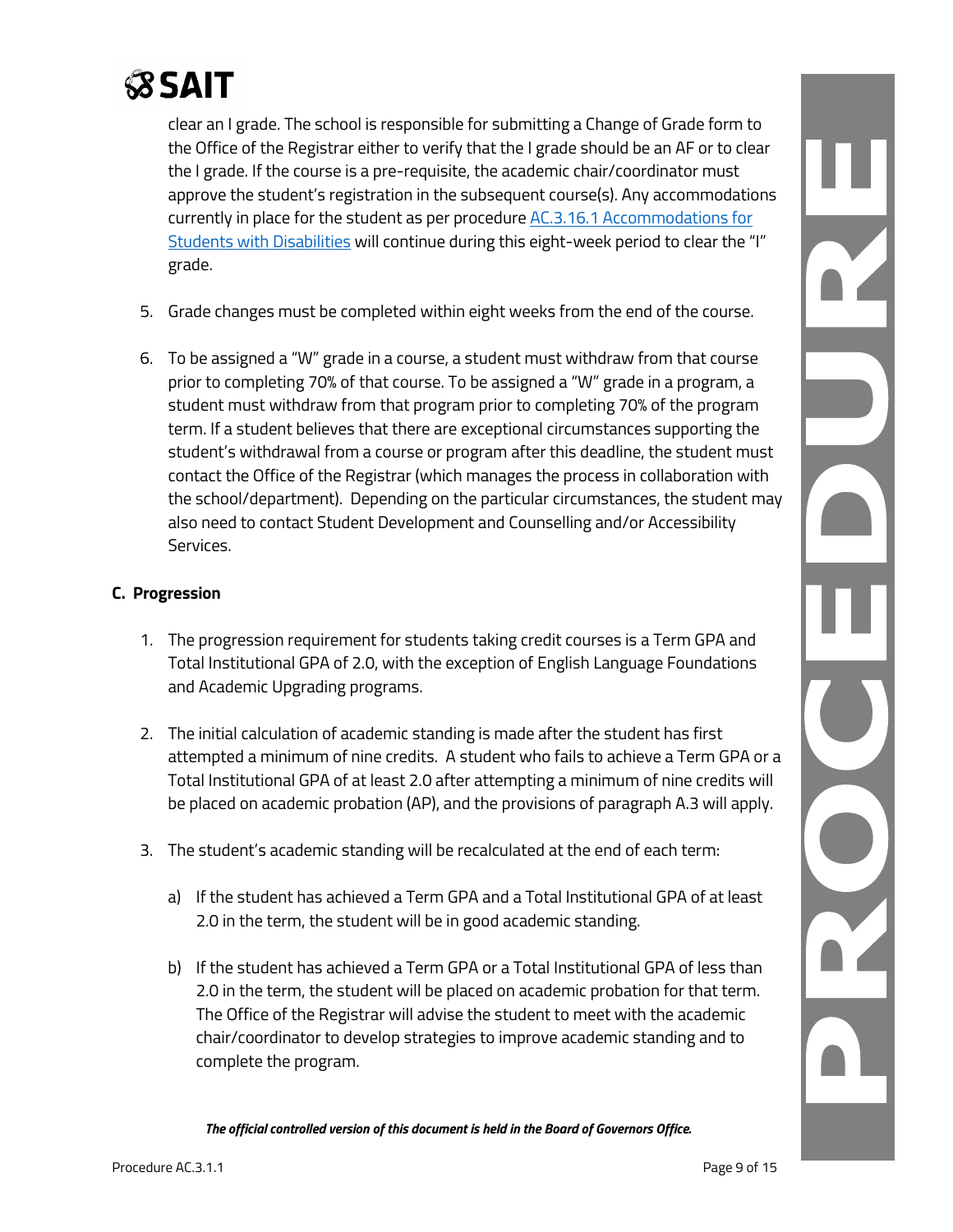

- c) If the student is already on academic probation and has achieved a Term GPA and a Total Institutional GPA of less than 2.0 in the term, the student will be academically withdrawn (AW) from SAIT.
- 4. While the student is on academic probation, the student may continue to register in courses for which the student has completed the prerequisites.
- 5. An academically withdrawn student must wait eight calendar months before returning to SAIT to take credit courses or credit programs. During this waiting period, the student may take only non-credit courses or non-credit programs at SAIT. In some limited situations, however, an academically withdrawn student who has paid for and who is at least 30% of the way through credit courses in the next term may be permitted to continue with those courses; a subsequent academic withdrawal will result in permanent withdrawal from SAIT.
- 6. An academically withdrawn student who wants to return to the same program from which the student was withdrawn must meet with the academic chair/coordinator to determine if space is available in the program to accommodate the student's return, and to determine changes to graduation requirements. An academically withdrawn student who wants to return to SAIT into a different program from which the student was withdrawn must apply to and be accepted into the program.
- 7. A student who returns to SAIT in any credit program after having been academically withdrawn will return on academic probation for that term. If the student achieves a Term GPA and a Total Institutional GPA of at least 2.0 in that term, the student will be returned to good academic standing. If the student achieves a Term GPA or a Total Institutional GPA of less than 2.0 in that term, the student will be permanently withdrawn from SAIT.
- 8. A student who has been permanently withdrawn from SAIT due to academic standing may not take credit courses or credit programs at SAIT, but may take non-credit courses and non-credit programs at SAIT.
- 9. A student who has been suspended or withdrawn from SAIT due to academic misconduct or non-academic misconduct may not take any SAIT courses or SAIT programs, credit or non-credit, during that suspension or withdrawal.
- 10. A student who wishes to appeal the results of an academic withdrawal standing may do so through the Academic Continuance Committee. The student will be required to demonstrate to the Committee that the student has remedied the previous barriers to success. Please see Schedule A, an Associated Document to this procedure, for further information on this process.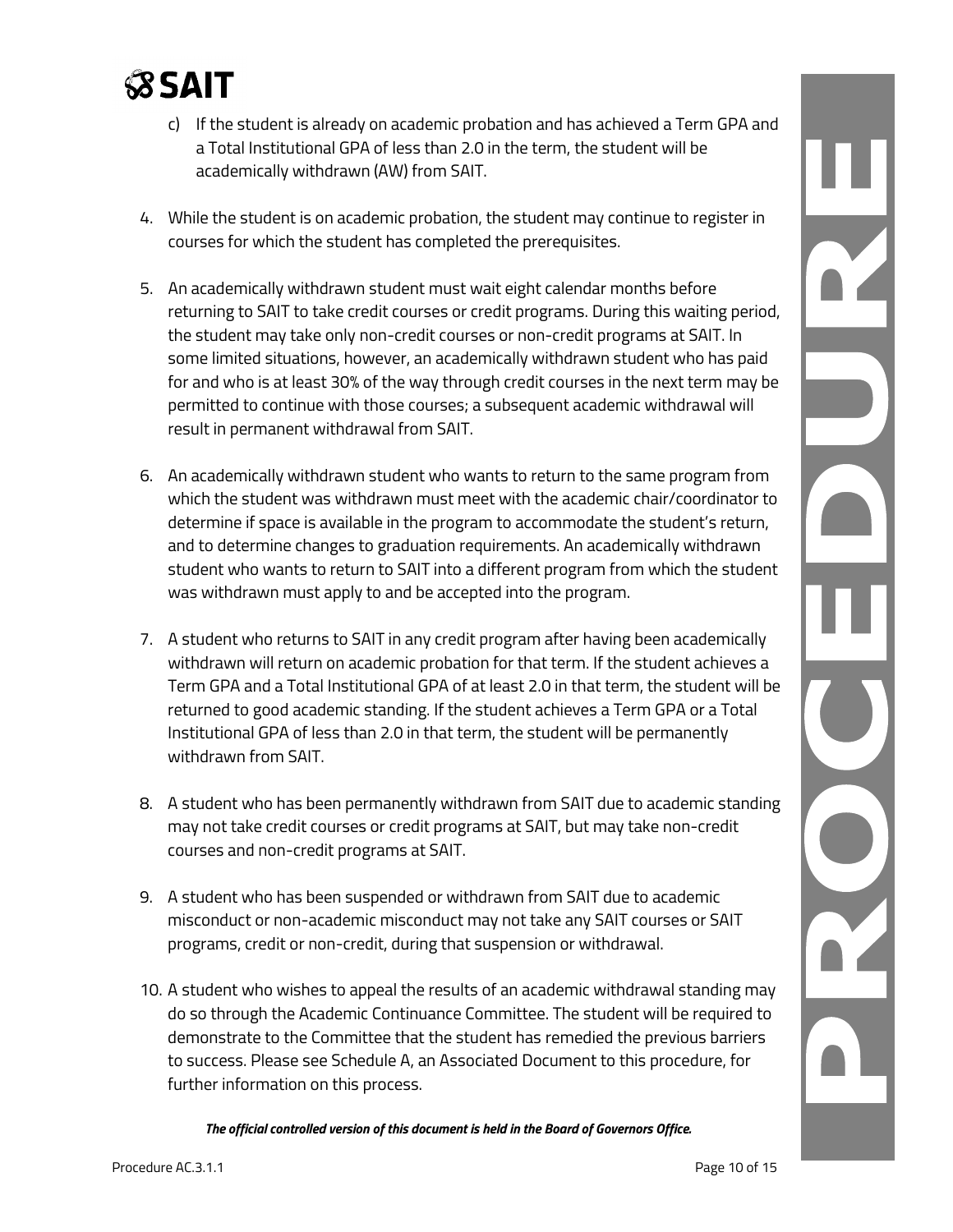

- 11. A student may be withdrawn from a program if the student does not meet the program's specific attendance policies. Refer to procedure AC.3.8.1 Attendance.
- 12. a) A student may apply for academic forgiveness of their total institutional GPA in situations where the student has taken at least a one-year break from SAIT and has changed programs or where the student has been away from SAIT for at least three years, provided that:
	- i) Their total institutional GPA does not reflect a second or third academic misconduct sanction or a non-academic misconduct sanction;
	- ii) They have not successfully appealed their academic withdrawal as per paragraph C.10 of this procedure; and
	- iii) They have obtained a term GPA of at least 2.0 in their current term of studies.
	- b) The effect of academic forgiveness means that the total institutional GPA is removed from individual courses and a transcript notation added indicating that academic forgiveness has been applied to those courses.
	- c) A student may receive academic forgiveness once.

#### **D. Graduation Requirements**

- 1. A student must achieve the required minimum Degree Awarded GPA for all courses used to meet the student's credential requirements, in order to graduate.
- 2. a) A student is expected to complete the graduation requirements of a program within five academic years for a certificate, graduate certificate, post-diploma certificate or certificate of achievement, within seven academic years for a diploma or applied degree, and within ten academic years for a bachelor's degree. This time limitation begins on the date that the student started the first course in the credential.
	- b) In relation to credit credentials, as defined in procedure [AC.2.17.1 Credentials,](https://www.sait.ca/documents/About%20SAIT/Administration/Policies%20and%20Procedures/Academic%20Student/Programs%20and%20Curriculum/AC.2.17.1%20Credentials.pdf) under significant extenuating circumstances, the vice president, academic, in consultation with the dean and the registrar, may approve a student's request to extend the program completion time.
	- c) In relation to non-credit credentials, as defined in procedur[e AC.2.17.1](https://www.sait.ca/documents/About%20SAIT/Administration/Policies%20and%20Procedures/Academic%20Student/Programs%20and%20Curriculum/AC.2.17.1%20Credentials.pdf)  [Credentials,](https://www.sait.ca/documents/About%20SAIT/Administration/Policies%20and%20Procedures/Academic%20Student/Programs%20and%20Curriculum/AC.2.17.1%20Credentials.pdf) the director, continuing education and professional studies, may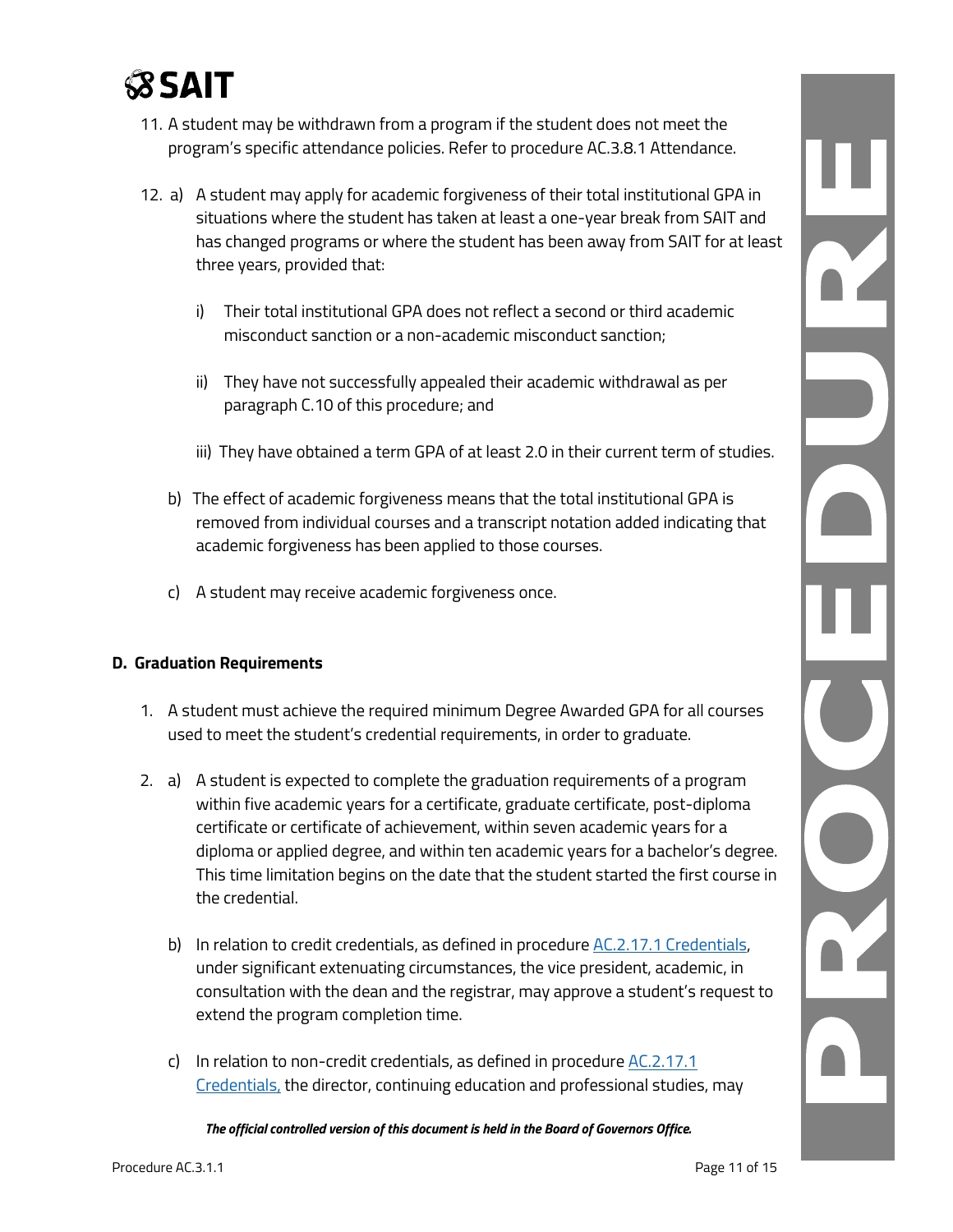

approve a student's request to extend the credential completion time and may indicate further time limits for the student to complete their credential.

- 3. Course and program changes can occur during the time a student is completing the program. A student who has completed a course that is subsequently revised is not required to re-take the course, as long as the student completes the program within the completion time limit for that program.
- 4. The longer a student takes to complete a program within the stipulated time limit for that program, the more likely it is that the program's curricula and completion requirements will change, and this may make graduation more complicated. A student must consult with the program's academic chair/coordinator if the student plans to complete the program on a part-time basis or if the student is returning to the program after an absence of one or more terms from the program.
- 5. A student is required to meet the graduation requirements that existed for the program at the time the student started in the program's first course.
- 6. A student who is admitted to a full-time program and who takes a term or longer break from the program is classified as a returning student, subject to the exception set in paragraph D.7 of this procedure.
	- a) If the student is ready, willing and able to return to the program, the student must consult with the program's academic chair/coordinator to identify changes to graduation requirements, to address the student's currency of knowledge in relation to the program and its outcomes, and to determine if space is available in the program to accommodate the student's return.
	- b) If the academic chair/coordinator is in support, the student must complete an Intent to Return form and submit the form to the Office of the Registrar. The timeline to do so starts no more than 90 calendar days before the start of the term and ends when the add/drop period is over. Note that the academic chair/coordinator may not know if space is available in the program for the returning student until the end of the add/period.
	- c) An academic chair/coordinator must consult with Accessibility Services if a returning student's situation falls under a protected ground of discrimination under Alberta's human rights legislation. as that student will generally have priority in registration where space availability is limited.
	- d) A returning student who wishes to complete a work-integrated learning course may be required to complete a skills assessment as per the process that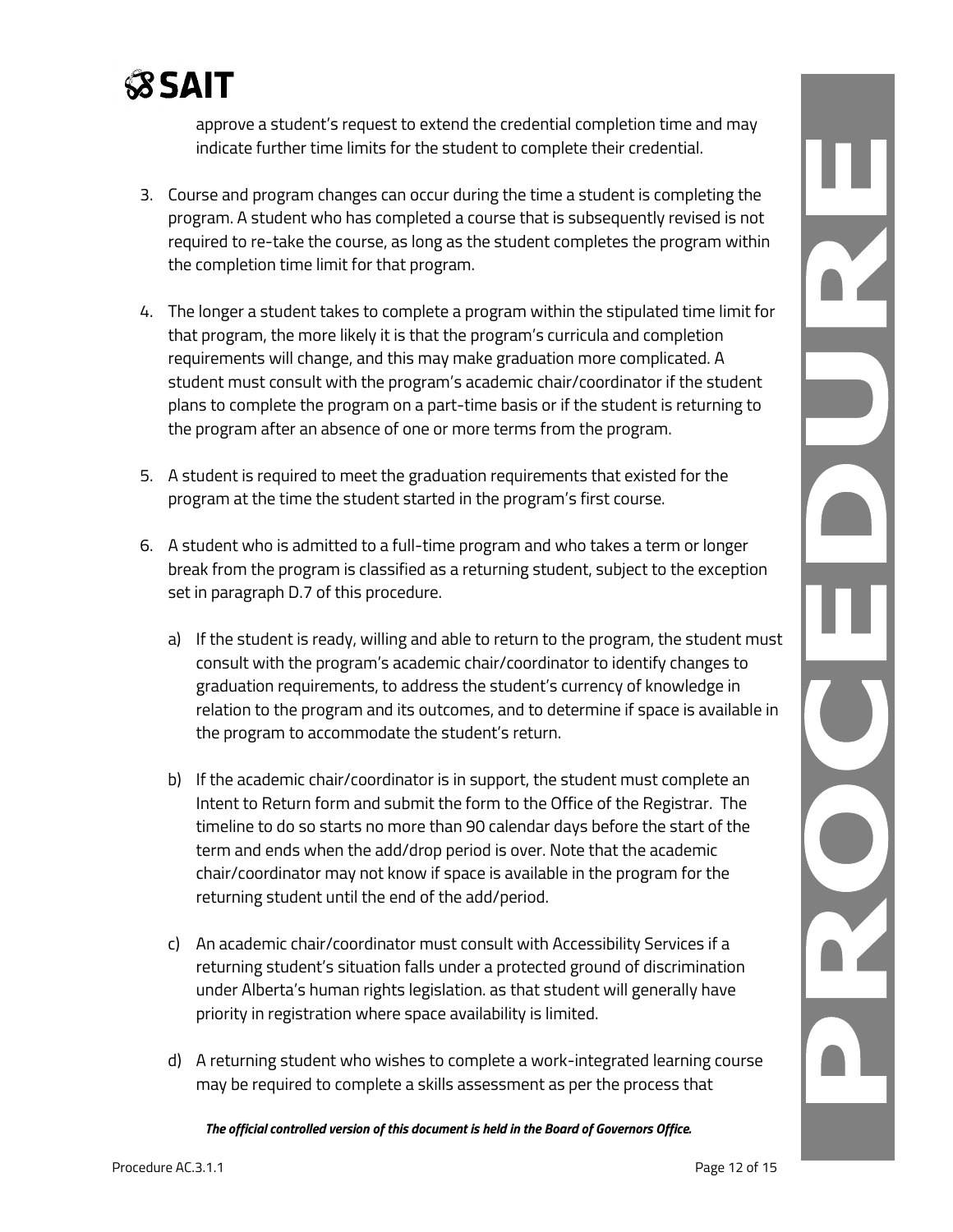

individual programs and/or schools have established, in order to protect the public interest, public safety or public health.

- 7. A student who is admitted to a full-time program and who has completed less than 50% of courses in the first term of the program must reapply to the program, and is not considered a returning student. If the student's situation falls under a protected ground of discrimination under Alberta's human rights legislation, the academic chair/coordinator must consult with Accessibility Services.
- 8. Academic chairs/coordinators and the Office of the Registrar will develop a plan to manage changing program requirements for students. This plan may include recognizing prior learning, creating bridging requirements between old and new courses/programs, and determining transfer eligibility to alternative programs.
- 9. A student must meet the 50% residency requirement. This means that:
	- a) To obtain a SAIT credential, a student must complete at least 50% of the credential's courses through SAIT.
	- b) The student may use no more than a maximum of 50% transfer credit and/or challenge exams and/or course equivalency and/or prior informal or non-formal learning, as defined in policy AC.3.18 Recognition of Prior Learning and its accompanying procedures, towards that SAIT credential.
- 10. After being awarded a credential, a student may apply to retake the same program only after the credential timelines set out in paragraph D.2 of this procedure have passed.
- 11. A student who is in the last term of a credit program (degree, applied degree, diploma or certificate) or a non-credit program (certificate of achievement or certificate of completion) must apply to graduate to complete the program and to receive the credential, regardless of whether or not the student chooses to attend the convocation ceremony. See sait.ca for information on deadlines to apply to graduate.

#### **E. Honours Designation**

- 1. A student may be awarded a SAIT credential stating "with honours" if:
	- a) The program in which the student is enrolled is approved by the Government of Alberta.
	- b) The student achieved a Credential Grade Point Average of at least 3.8.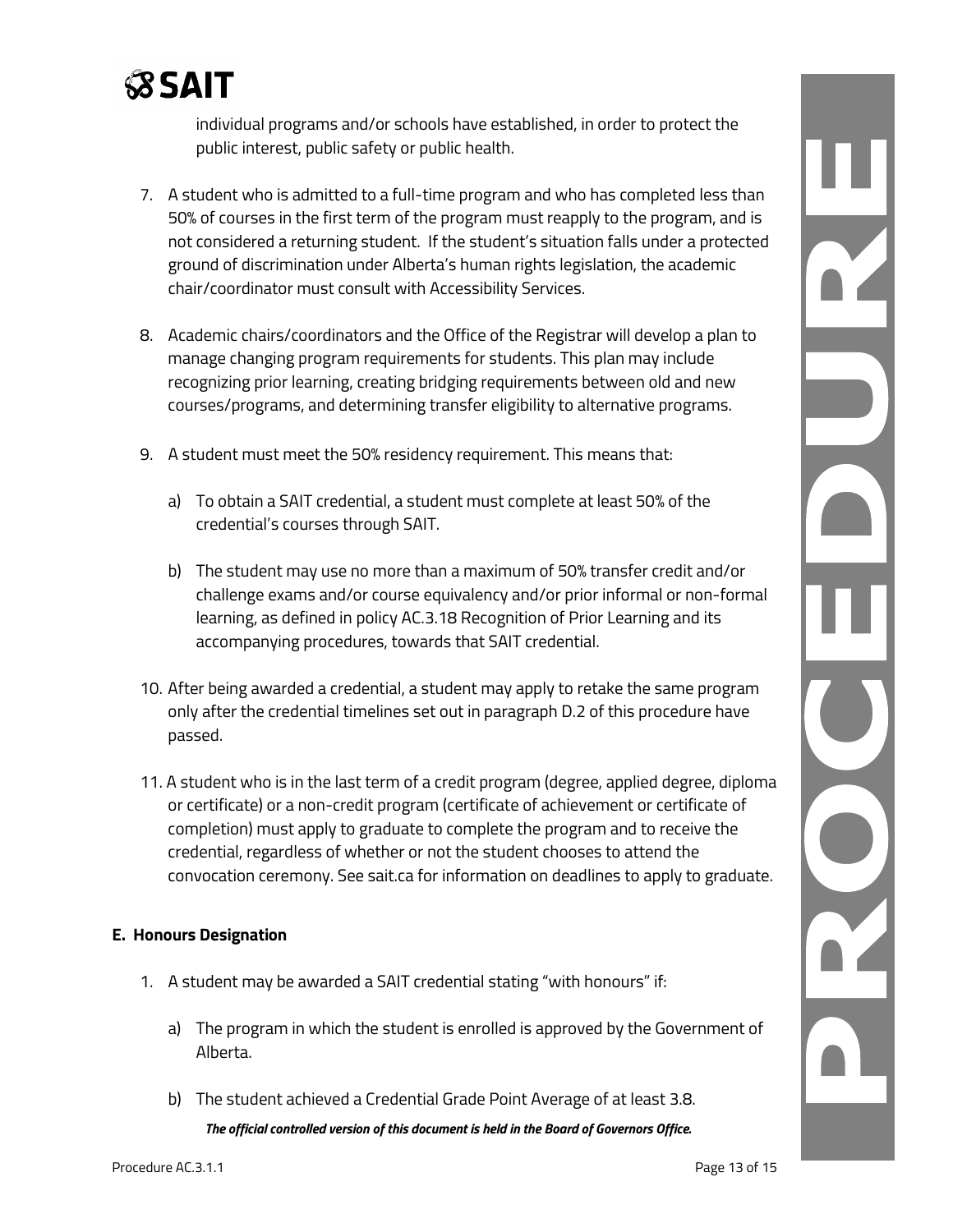

- c) The student passed all courses on the first attempt, excluding withdrawals from a course and courses to which academic forgiveness has been applied.
- d) The student completed the graduation requirements for the program within the applicable time limit for that program.
- e) The student has met the 50% residency requirement as described in paragraph D.9 of this procedure.

#### **F. Transcripts**

1. Official transcripts will be issued at the student's written request. In the case of a student who is under legal age, an official transcript can be issued at the request of the student's parent/legal guardian.

#### **G. Appeal of Grades**

- 1. Component Grades
	- a) A student who disputes a component grade shall first discuss that grade with the instructor.
	- b) If the student is not satisfied with the outcome of that discussion or is unable to contact the instructor, the student shall discuss the grade with the academic chair/coordinator responsible for delivering the course, and whose decision is final and binding. The academic chair/coordinator should discuss the situation with the instructor before making a final decision.
	- c) Formal grade appeals are reserved for final grades only.
- 2. Final Grades
	- a) A student may choose to formally appeal a final grade in a course, with the exception of a grade that is the result of a finding of academic or non-academic misconduct as per procedures [AC.3.4.3 Student Academic Conduct](https://www.sait.ca/documents/About%20SAIT/Administration/Policies%20and%20Procedures/Academic%20Student/Student%20performance%20and%20behaviour/AC.3.4.3%20Student%20Academic%20Conduct.pdf) and AC.3.4.4 [Student Non-Academic Conduct.](https://www.sait.ca/documents/About%20SAIT/Administration/Policies%20and%20Procedures/Academic%20Student/Student%20performance%20and%20behaviour/AC.3.4.4%20Student%20Non-Academic%20Conduct.pdf) See Schedule B, an Associated Document to this procedure, for further information on this process and on the fees associated with this process.